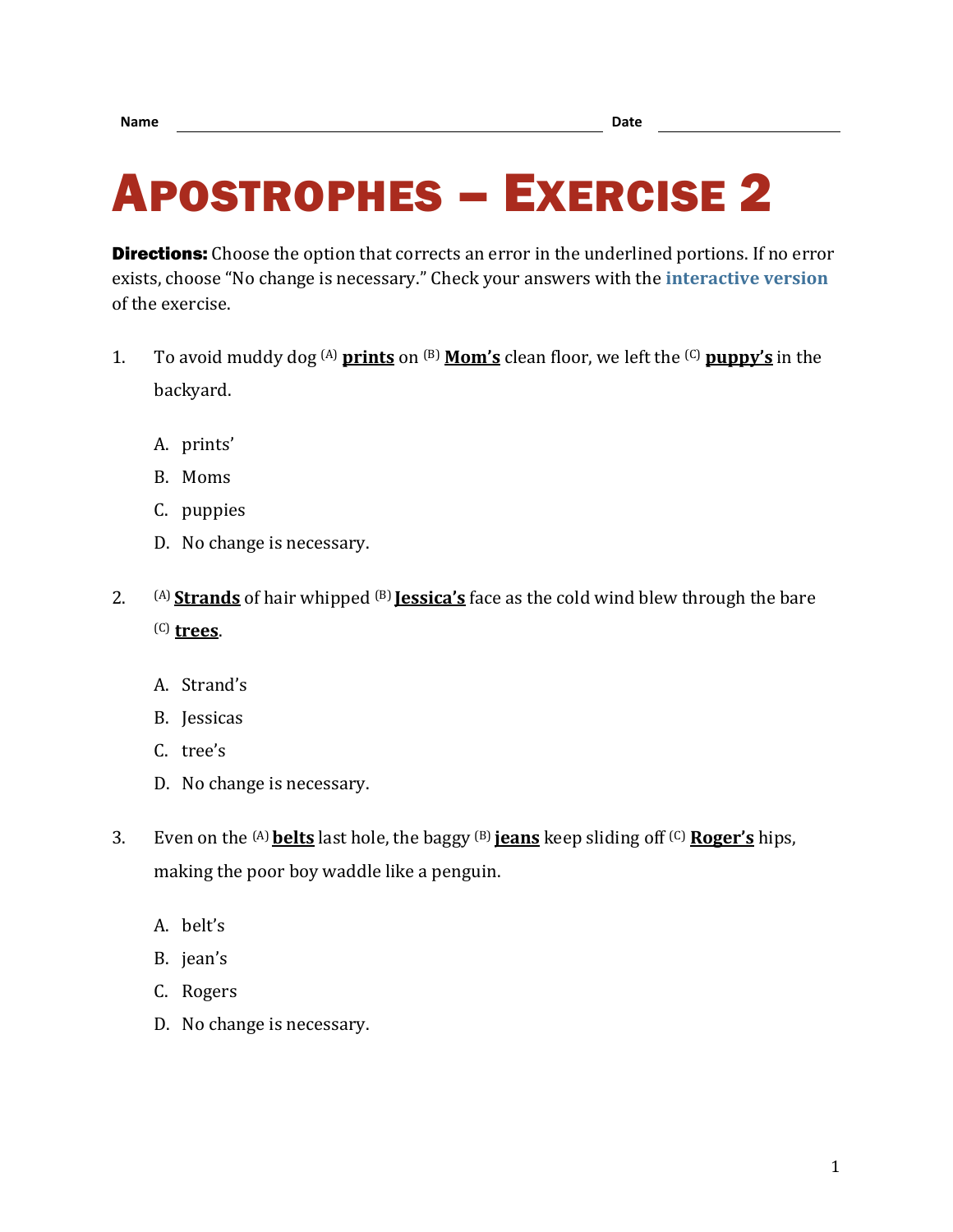- 4. Even after four (A) **cups** of coffee, Melissa (B) **could'nt** muster the energy to finish the journal assignments for Professor (C) **Koopman's** class.
	- A. cup's
	- B. couldn't
	- C. Koopmans
	- D. No change is necessary.
- 5. The lawn (A) **mower's** roar woke Stephen from a sound sleep. He cursed his (B)**neighbor's** dedication to yard maintenance and dove under the (C) **blanket's**.
	- A. mowers
	- B. neighbors
	- C. blankets
	- D. No change is necessary.
- 6. The bed beckoned with (A) **it's** soft pillows and warm blankets, but Tommy still had 25 (B)**problems** to solve for Mr. (C) **Takashima's** algebra class.
	- A. its
	- B. problems'
	- C. Takashimas
	- D. No change is necessary.
- 7. Jeannette hated my Halloween costume, but she loves (A) **zombies**, so (B) **she'll** like (C) **your's**.
	- A. zombie's
	- B. she'ill
	- C. yours
	- D. No change is necessary.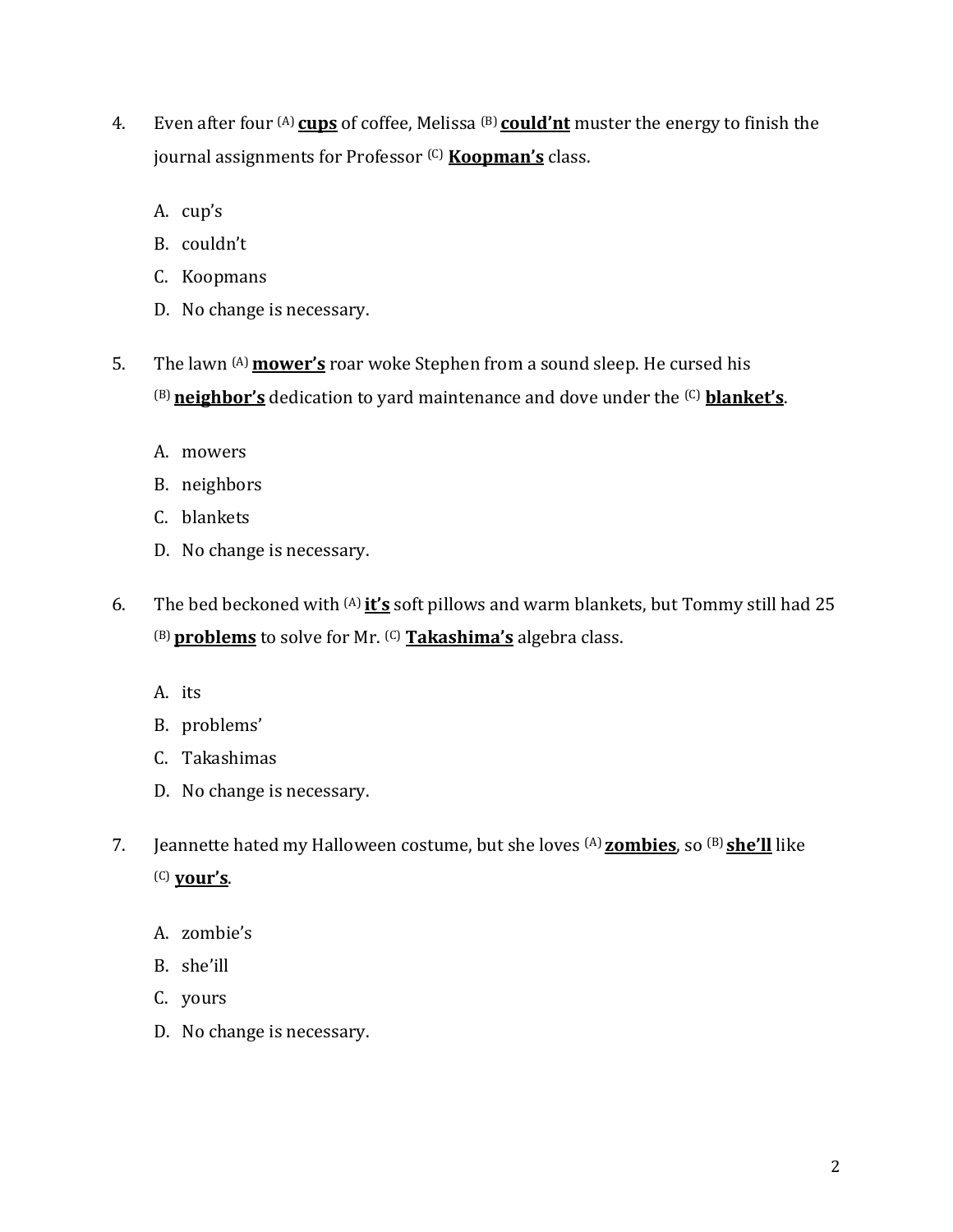- 8. Lissette <sup>(A)</sup> ca'nt believe her <sup>(B)</sup> roommate's bad manners; Alex has once again left the bathroom sink full of shaving cream and (C) **whiskers**.
	- A. can't
	- B. roommates
	- C. whisker's
	- D. No change is necessary.
- 9. (A) **Esther's** eyeglasses are cloudy with fingerprints, but her brother (B)**Nile's** keeps his (C) **lenses** pristine.
	- A. Esthers
	- B. Niles
	- C. lense's
	- D. No change is necessary.
- 10. Mrs. Majeed frowned as she glanced at the blue (A) **team's** answers. We certainly hope she (B) **smile's** when she sees (C) **ours**.
	- A. teams
	- B. smiles
	- C. our's
	- D. No change is necessary.
- 11. Every morning, Clarissa straightens her (A) **curls** with a flat iron and (B) **reapply's** metallic pink polish to her (C) **fingernails**.
	- A. curl's
	- B. reapplies
	- C. fingernails'
	- D. No change is necessary.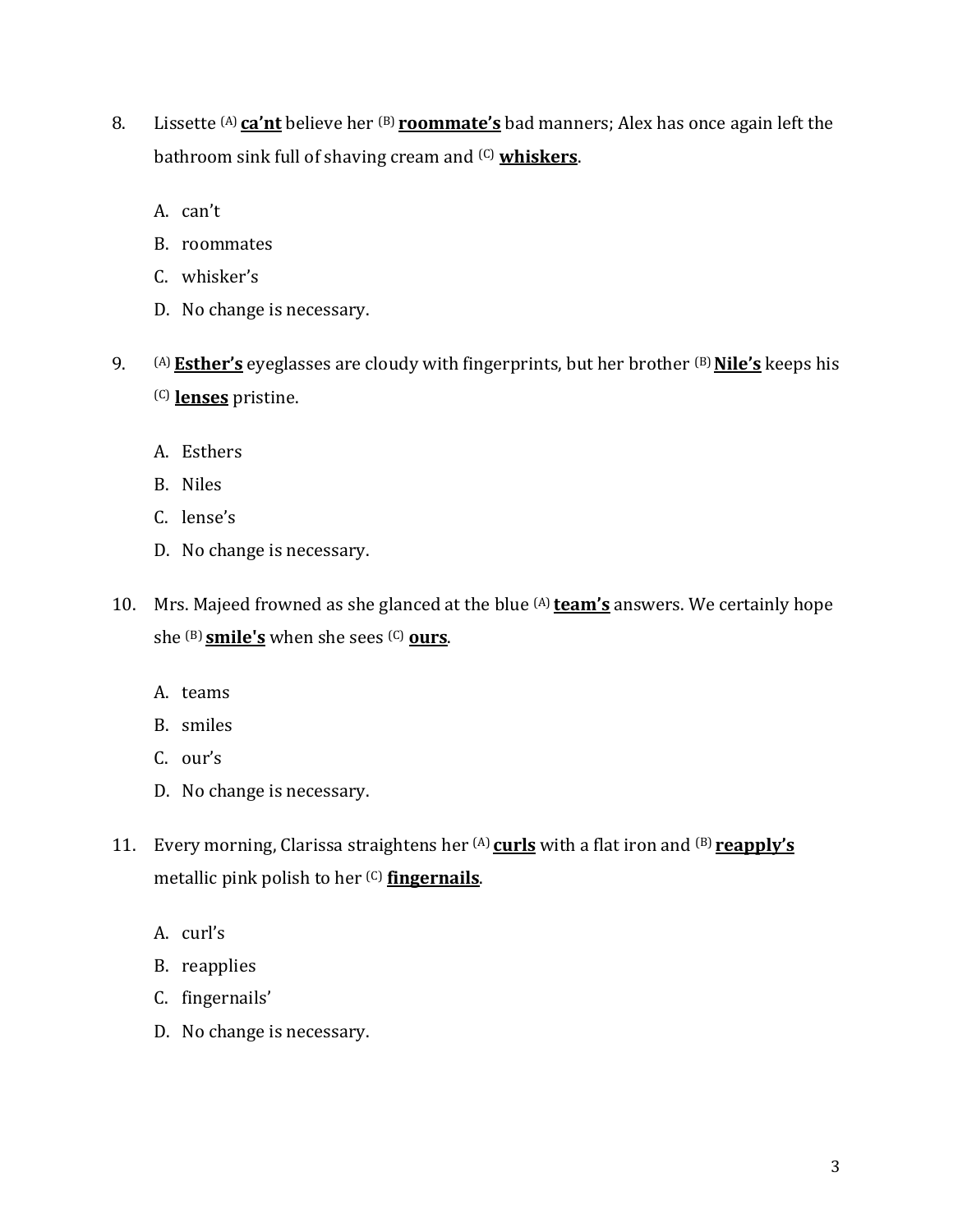- 12. Looking for (A) **signs** of wear to disqualify the issue as mint, Sheldon inspected the comic (B) **book's** (C) **corners** and spine.
	- A. sign's
	- B. books
	- C. corners'
	- D. No change is necessary.
- 13. (A)**Antoine's** fingers are never still; if this young man (B) **isn't** drumming out a song on the desk, then (C) **he's** snapping a rubber band or twirling pens.
	- A. Antoines
	- B. is'nt
	- C. his
	- D. No change is necessary.
- 14. (A) **Line's** of worry creased (B) **Samuel's** forehead as he scanned the quiz (C) **items**.
	- A. Lines
	- B. Samuels
	- C. item's
	- D. No change is necessary.
- 15. The contents of (A) **Christina's** purse include tangled (B) **necklaces**, an uncapped lip balm, and her (C) **roommates** missing watch.
	- A. Christinas
	- B. necklaces'
	- C. roommate's
	- D. No change is necessary.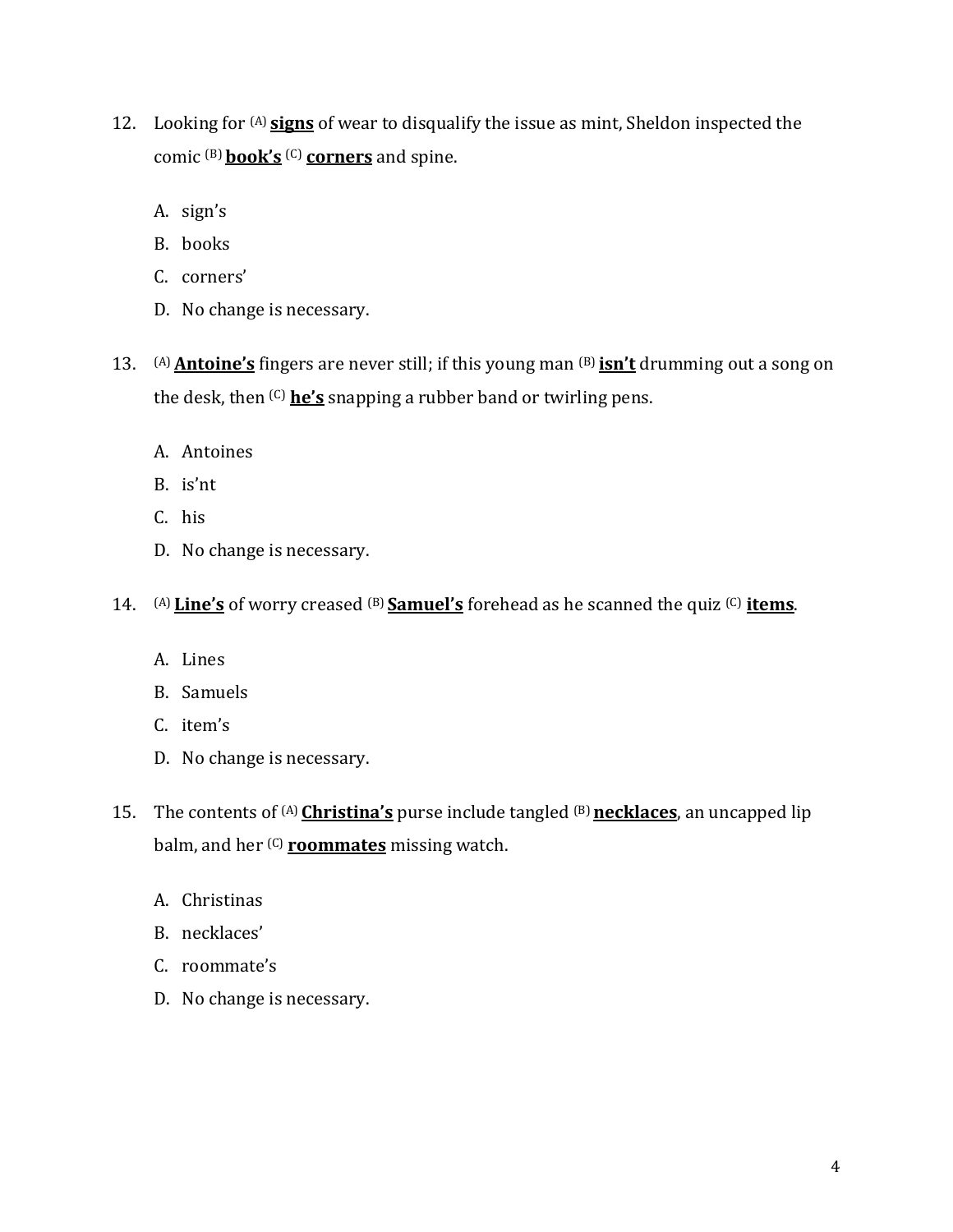16. (A)**Nicks** collection of (B)**hats** includes a ball cap shaped like a plate of (C) **tacos**.

- A. Nick's
- B. hats'
- C. taco's
- D. No change is necessary.
- 17. We (A) **could'nt** see well from our seats, so when Byron and his (B) **friends** left to buy popcorn, we stole (C) **theirs**.
	- A. couldn't
	- B. friend's
	- C. their's
	- D. No change is necessary.
- 18. (A)**Ben's** bad attitude (B) **gets** him in trouble in class. We need to convince Ben to uncross his (C) **arm's** and smile on occasion.
	- A. Bens's
	- B. get's
	- C. arms
	- D. No change is necessary.
- 19. As <sup>(A)</sup> **James** was writing his concluding paragraph, his <sup>(B)</sup> pencil point broke. Rummaging in his book bag for another writing instrument, he hoped that his great last (C) **line's** wouldn't escape.
	- A. Jame's
	- B. pencil's
	- C. lines
	- D. No change is necessary.